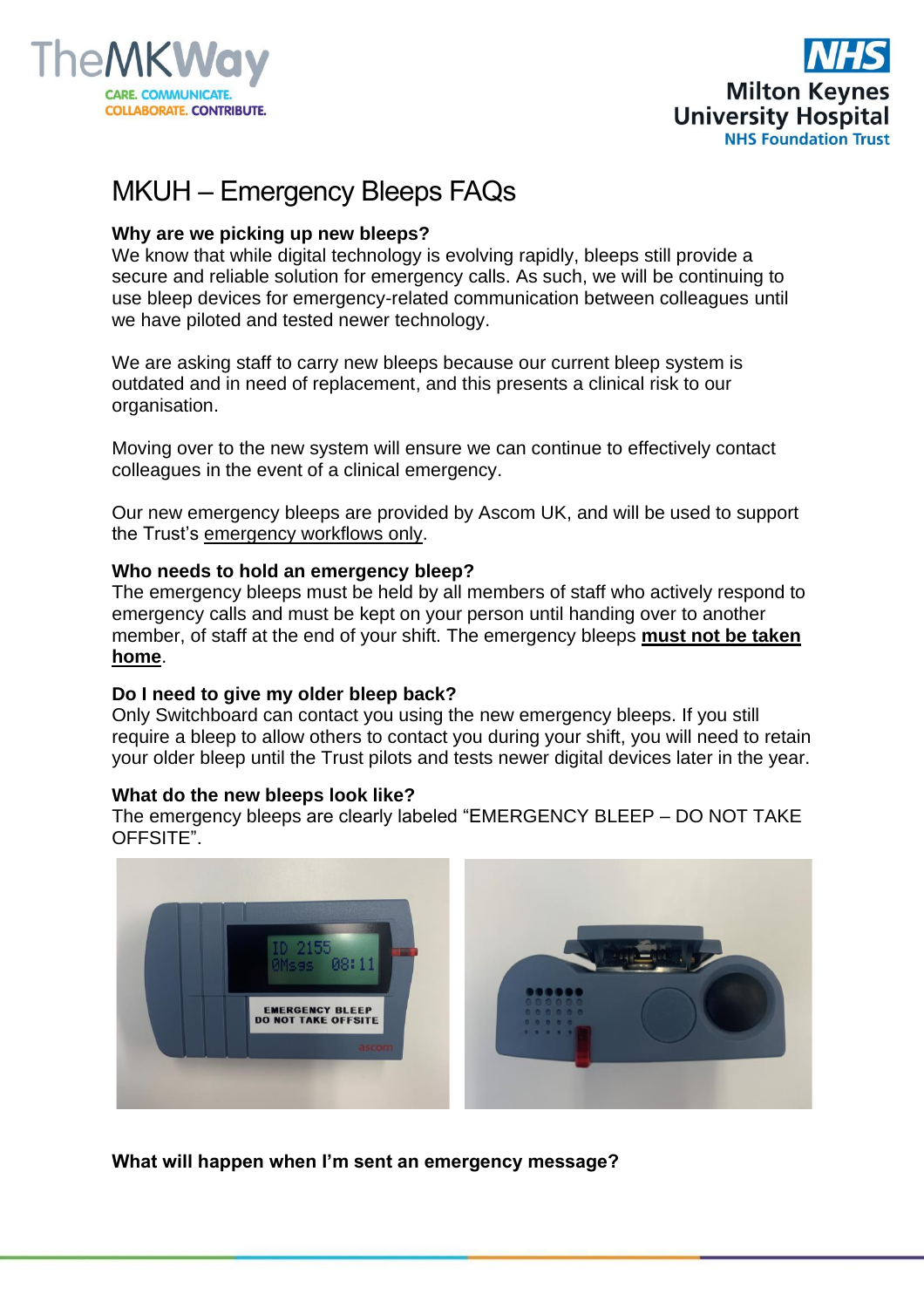When an emergency message is sent, you will hear a long, loud bleeping sound. This will continue to sound until you accept the message.

1. To accept the message, you will need to perform one short press of the function button until the message icon stops flashing.



2. After pressing the function button, the emergency message will scroll on the digital display. If there is more than one message waiting to be read, another short press of the function button will allow you to read the next message.



If there is more than one message, a second short press of the function button will move to the next message.

**3.** To delete a message, scroll to the message you would like to delete and perform one long press of the function button. You will see a series of stars that confirms the message has been cleared.

**Do not clear the message until after attending the emergency.**